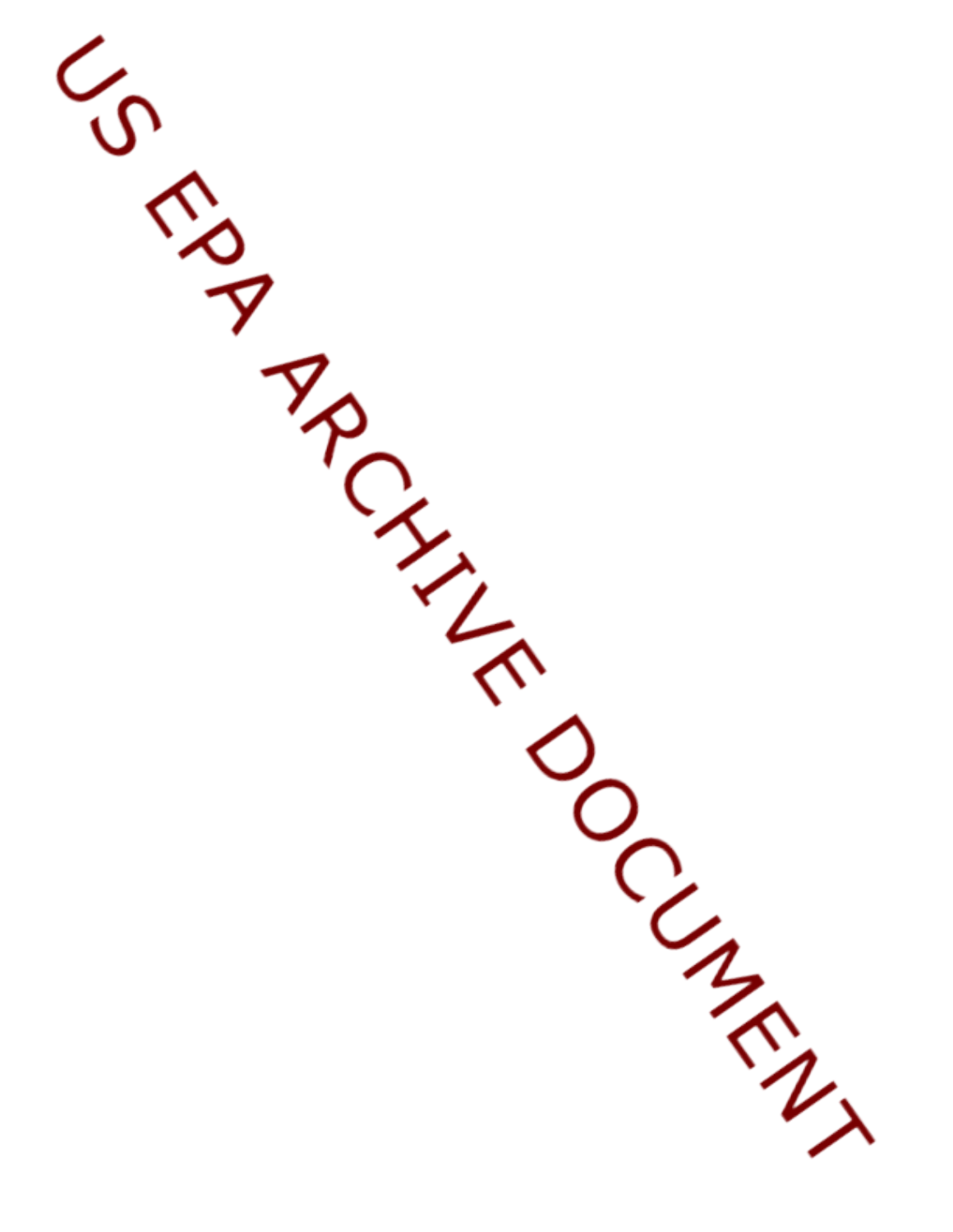# **ETV VERIFICATION STATEMENT**

## **Cone Penetrometer-Deployed Sensors: Rapid Optical Screening Tool**

| Technology Type: | Cone Penetrometer-Deployed Sensor           |
|------------------|---------------------------------------------|
| Application:     | In-Situ Detection Of Petroleum Hydrocarbons |
| Technology Name: | Rapid Optical Screening Tool                |
| Company:         | Fugro Geosciences, Inc.                     |
| Address:         | 6105 Rookin<br>Houston, Texas 77074         |
| Phone:           | 713-778-5580                                |

The U. S. Environmental Protection Agency (EPA) has created a program to facilitate the deployment of innovative technologies through performance verification and information dissemination. The goal of the Environmental Technology Verification (ETV) Program is to further environmental protection by substantially accelerating the acceptance of improved and more cost effective technologies. The ETV Program is intended to assist and inform those involved in the design, distribution, permitting, and purchase of environmental technologies. This document summarizes the results of a demonstration of a cone penetrometer-deployed Rapid Optical Screening Tool (ROSTTM) marketed by Fugro Geosciences, Inc.

## PROGRAM OPERATION

The EPA, in partnership with recognized testing organizations, objectively and systematically evaluates the performance of innovative technologies. Together, with the full participation of the technology developer, they develop plans, conduct tests, collect and analyze data, and report findings. The evaluations are conducted according to a rigorous demonstration plan and established protocols. EPA's National Exposure Research Laboratory, which conducts demonstrations of field characterization and monitoring technologies, selected the U. S. Department of Energy's Sandia National Laboratories as a testing organization

### DEMONSTRATION DESCRIPTION

In May and October 1995, two cone penetrometer-deployed sensor systems were demonstrated to evaluate how well they could measure subsurface petroleum hydrocarbon contamination. The performance of each system was evaluated by comparing field analysis results to those obtained using conventional sampling and analytical methods. These methods included using a hollow stem auger in conjunction with a split spoon sampler and subsequent analysis of the collected sample by a reference laboratory using EPA Method 418.1 for total petroleum hydrocarbons (TPH). The primary objectives of the demonstration were to (1) verify technology performance, (2) determine how well the developer's field instrument performs in comparison to conventional laboratory methods, (3) determine the logistical and economic resources needed to operate the instrument, and (4) produce a verified data set for use in considering the technology for future use in hazardous waste investigations. Field demonstrations were conducted at two geologically and climatologically different sites: (1) the Hydrocarbon National Test Site located at Naval Construction Battalion Center (NCBC) Port Hueneme, California, and (2) the Steam Plant Tank Farm at Sandia National Laboratories (SNL), Albuquerque, New Mexico. The conditions at each of these sites represent what are considered typical under which the technology would be expected to operate, but are not considered all inclusive. Details of the demonstration, including a data summary and a discussion of results may be found in the report entitled "The Rapid Optical Screening Tool (ROSTTM) Laser Induced Fluorescence System for Screening Petroleum Hydrocarbons in Subsurface Soil." The EPA document number for this report is EPA/600/R-97/020.